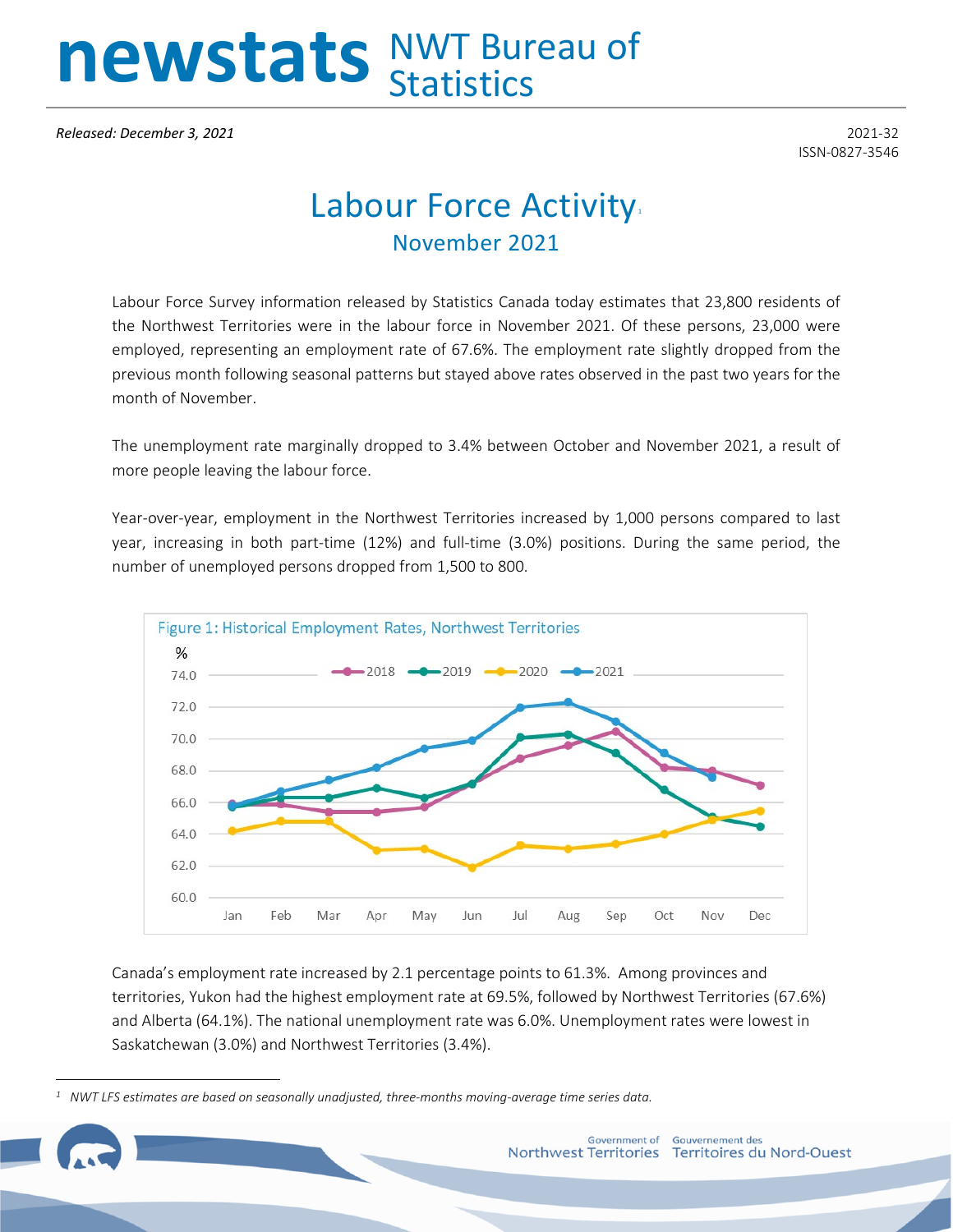## Employment by selected characteristics

On an annual basis, the Northwest Territories' employment rate increased 2.7 percentage points from 12 months ago. Among key demographic characteristics, the percentage points increase in the employment rate was highest among Indigenous persons followed by males, and youths aged 15-24 years.



Employment by employment type, class of worker, and industry

Among industries, year-over-year employment increased the most in educational services and in public administration. The largest employment declines were recorded in other services, healthcare & social assistance, and in construction.